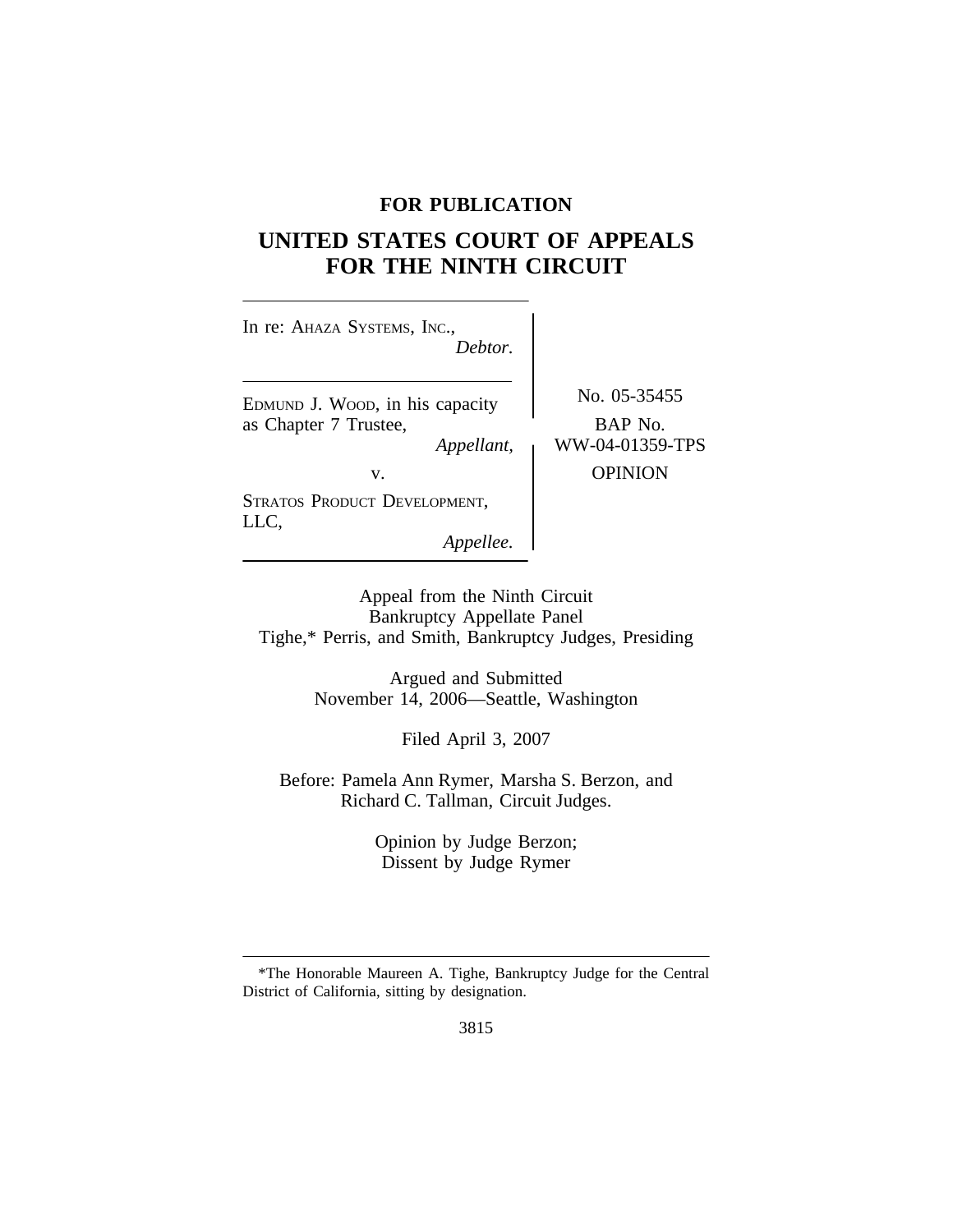## **COUNSEL**

Teresa H. Pearson, Seattle, Washington, for the appellant.

James R. Hermsen and Aaron D. Goldstein, Seattle, Washington, for the appellee.

#### **OPINION**

BERZON, Circuit Judge:

This case concerns whether payments for product design services made by Ahaza Systems, Inc. to Stratos Product Development LLC shortly before Ahaza filed for bankruptcy were preferential payments that must be returned to the bankruptcy estate. Plaintiff Edmund J. Wood, trustee of Ahaza's estate for the bankruptcy proceedings, seeks to recover two payments made to Stratos, maintaining that they were preferential and therefore voidable under the Bankruptcy Code. *See* 11 U.S.C.  $\S$  547(c)(2) (2000). The bankruptcy court granted summary judgment for defendant Stratos. Determining that the payments fell within the "ordinary course of business" exception to the prohibition on preferential transfers, *id.*, the Bankruptcy Appellate Panel of the Ninth Circuit (BAP) affirmed, holding that repayment of a debt can be within the "ordinary course of business" exception to the prohibition on preferential transfers even if both the underlying debt and any restructuring agreement are the first such transactions between the parties.

We agree with the BAP's basic holding. Although we normally decide whether a debt is "ordinary" by comparing it to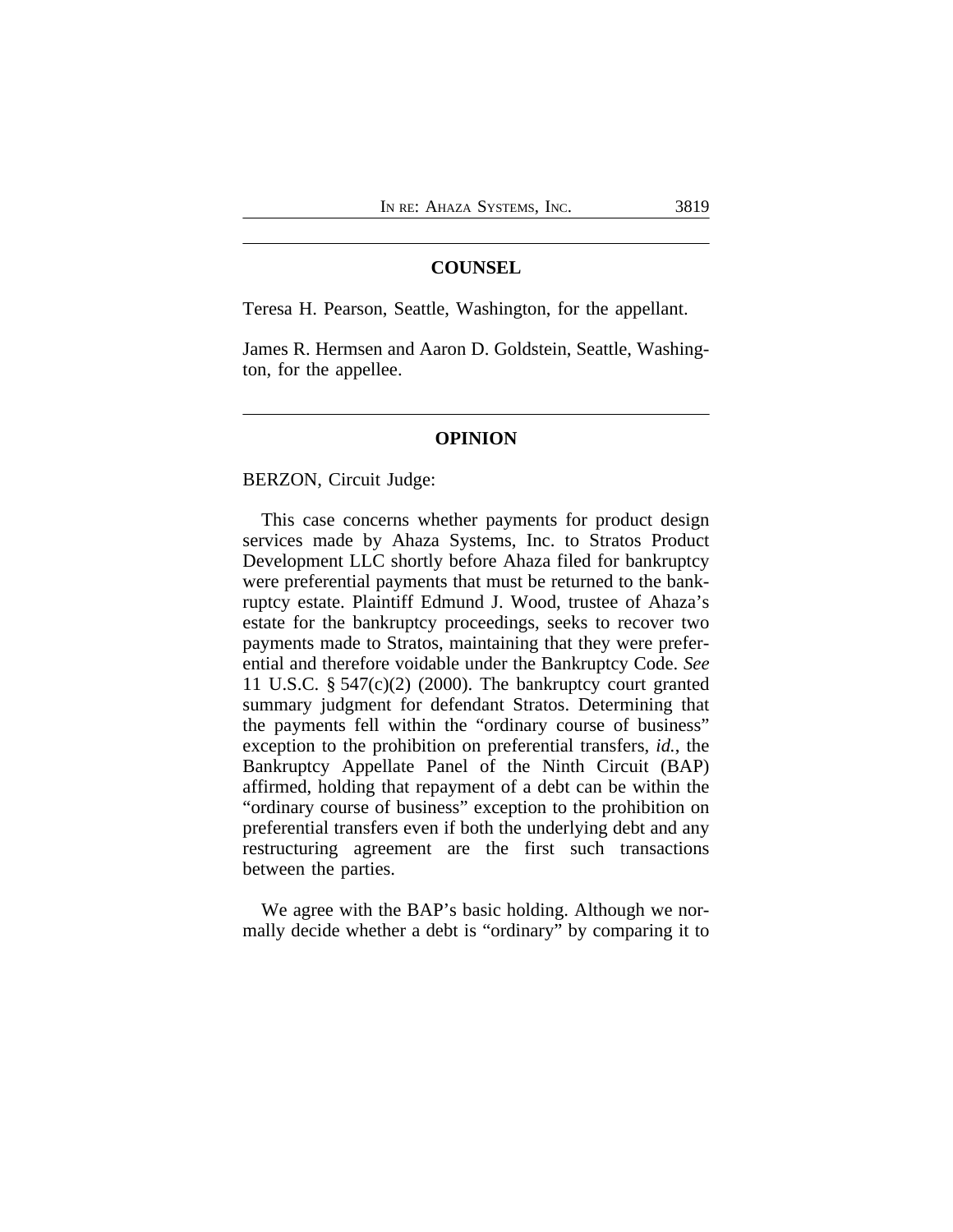the parties' past practice with each other, we conclude that when the transaction at issue is the parties' first, "ordinary" can be determined in reference to the parties' practice with others. Because the standard we announce today was not available to the parties at the time of the bankruptcy court proceedings, and because summary judgment is not otherwise justified, we remand for further development of the summary judgment record, or, in the alternative, for trial.

#### **BACKGROUND**

Stratos agreed to help develop products for Ahaza as part of a relationship that eventually soured. Alleging that Ahaza owed it money for work performed, Stratos threatened to sue Ahaza for breach of contract and other causes of action. Instead of heading to court, Stratos and Ahaza in 2001 entered into a Settlement Agreement and Release ("Agreement"). The Agreement provided that Ahaza would pay to Stratos \$380,000 immediately, and \$35,000 per month for the following year. Payments were due on the fifteenth day of each month. If Ahaza failed to pay within ten days of receiving notice of payment due, the entire remaining balance would immediately become due. The Agreement also provided that if Ahaza became subject to bankruptcy proceedings, the entire remaining balance would immediately become due, without notice or opportunity to cure.

Both any underlying contract for services and the 2001 Agreement were the first such transactions between Ahaza and Stratos, as far as the record shows. There is no evidence in the record of Ahaza's and Stratos's interactions prior to the Agreement.**<sup>1</sup>** It is undisputed, however, that pursuant to the

**<sup>1</sup>**Stratos's summary judgment motion states that the settlement agreement stems from a dispute over a \$2.9 million product design and development contract entered into on November 8, 2000, under which Ahaza fell behind on its monthly payments. Stratos has not, however, presented evidence supporting this allegation, and Wood has not so admitted or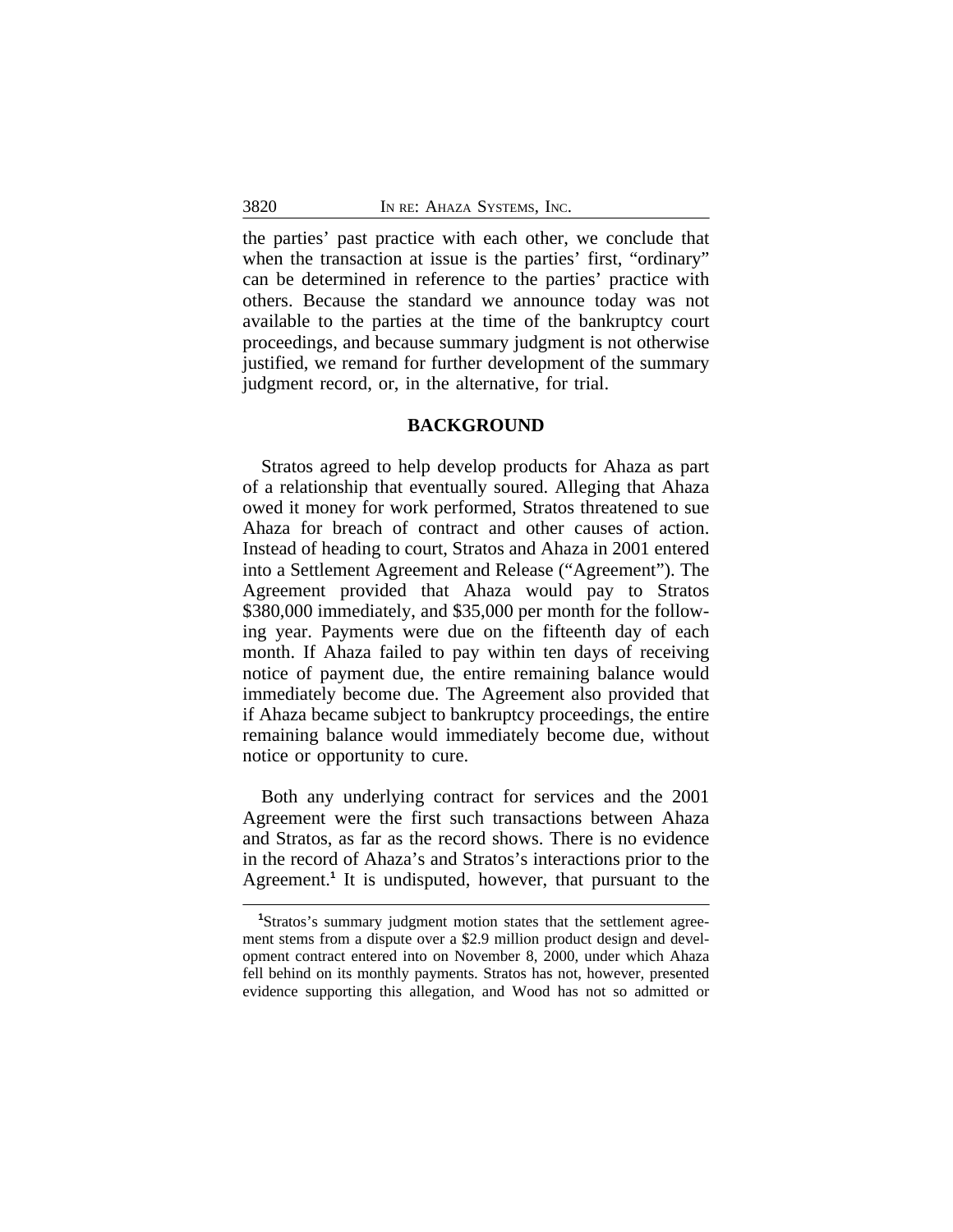| Date due | Check written | Check cleared | Amount    |
|----------|---------------|---------------|-----------|
| 6/11/01  | 6/11/01       | 6/14/01       | \$380,000 |
| 7/15/01  | 7/11/01       | 7/18/01       | \$35,000  |
| 8/15/01  | 8/8/01        | 8/14/01       | \$35,000  |
| 9/15/01  | 9/4/01        | 9/7/01        | \$35,000  |
| 10/15/01 | 10/3/01       | 10/15/01      | \$35,000  |
| 11/15/01 | 11/15/01      | 12/6/018      | \$35,000  |
| 12/15/01 | 1/2/02        | 1/7/02        | \$35,000  |
| 1/15/02  | 1/28/02       | 1/31/02       | \$35,000  |
| 2/15/02  | 3/4/02        | 3/7/02        | \$35,000  |

Agreement, Ahaza made the following payments by check to Stratos:

After Ahaza filed a voluntary Chapter 7 bankruptcy petition on April 24, 2002, Wood, the trustee of Ahaza's estate, filed a complaint on January 27, 2004, to recover under 11 U.S.C. § 547(b) (2000)<sup>2</sup> the last two payments that Ahaza had made

alleged. We therefore do not accept it as an undisputed fact on summary judgment. *See generally Barcamerica Int'l USA Trust v. Tyfield Importers, Inc.,* 289 F.3d 589, 593 n.4 (9th Cir. 2002) ("[A]rguments and statements of counsel are not evidence and do not create issues of material fact capable of defeating an otherwise valid motion for summary judgment." (internal quotation omitted)).

**<sup>2</sup>**Unless otherwise specified, all references to 11 U.S.C. § 547 in this opinion are to the statute as it existed prior to the Bankruptcy Abuse Prevention and Consumer Protection Act of 2005, Pub. L. No. 109-8, 119 Stat. 23 ("2005 Act"), whose amendments do not apply to proceedings like this one, which commenced prior to the Act's enactment on April 20, 2005. Tit. XII, § 1213, 119 Stat. at 195.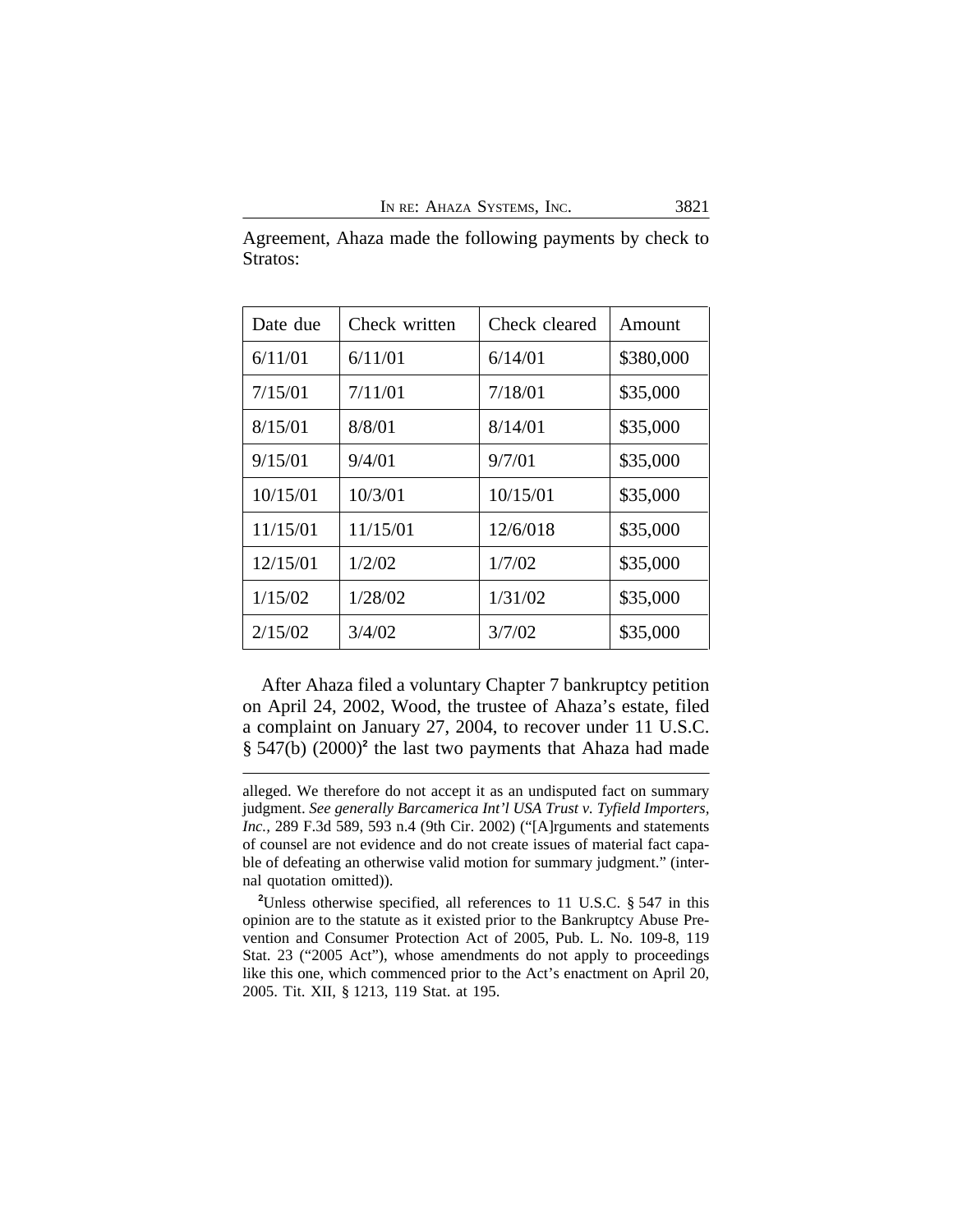to Stratos. Section 547(b) allows trustees of bankrupt estates to avoid certain transfers made to creditors within ninety days of the filing of a bankruptcy petition. Stratos filed for summary judgment on May 25, 2004, and Wood cross-filed for summary judgment shortly thereafter.

In support of its motion, Stratos submitted two declarations describing its business practices generally. One, from Michael Curneen, a principal owner and Chief Operating Officer of Stratos, states that a "large percentage" of the company's business is with "start-up companies whose cash positions are typically restricted," and that Stratos has often entered into agreements with start-ups that require payment on "predetermined calendar dates or at specific milestones." Curneen declared that such agreements often must be revised and that Stratos revised twenty-eight of the fifty-eight client agreements it entered into during 2001 and 2002 in various ways, including restructuring the debt, assuming an ownership interest in the client company, or instigating or threatening litigation.

Although the term "start-up" is not defined in Curneen's declaration, the other declaration filed by Stratos on summary judgment, from Myles Mutnick, an officer of a national trade association of high-tech companies, explains that "start-up companies" are "companies dependent on venture capital to sustain ongoing operations." He further reports that such companies "often face two uncertainties: the ability to raise venture capital and the time over which any such raised capital will be 'burned.' "

The Mutnick declaration goes on to state that because "[i]n the ordinary course of many of the vendor/start-up relationships, cash-flow of the start-up will be tight for a variety of well recognized reasons[,] . . . vendors typically resort to a variety of financial relationship strategies, including debt restructuring." The reason such debt restructuring or forgiveness "is . . . done in the ordinary course of vendor/start-up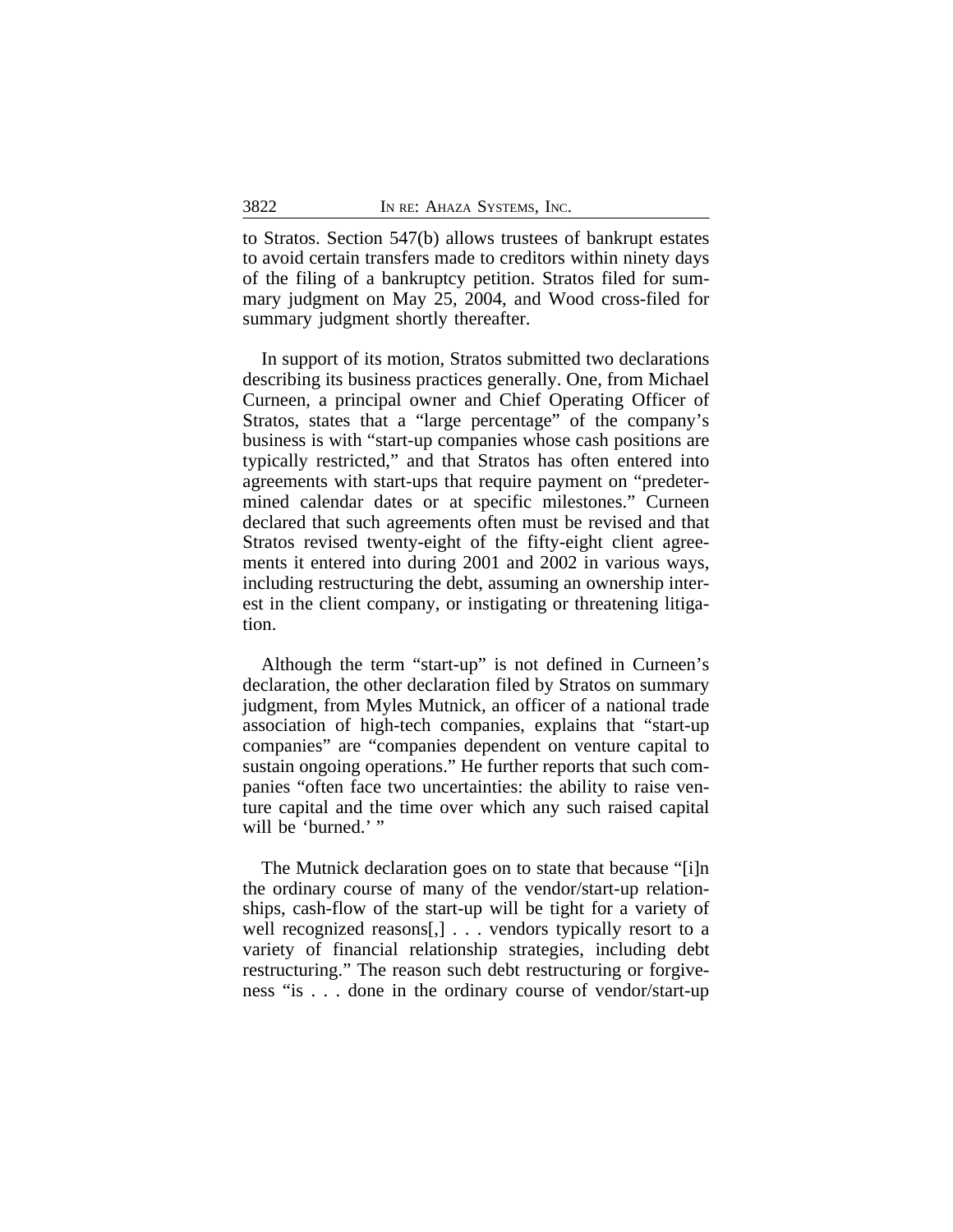relationships [is] in recognition that forceful collection action can jeopardize any potential for a future relationship and, depending on timing, sufficiently diminish cash reserves so as to imperil the viability of the start-up."

Based on these declarations and the evidence of Ahaza's payments under the Agreement, the bankruptcy court granted Stratos's motion for summary judgment and denied Wood's cross-motion. On appeal, the BAP affirmed the summary judgment. This timely appeal followed.

#### **STANDARD OF REVIEW**

We review decisions of the BAP *de novo* and apply the same standard of review that the BAP applied to the bankruptcy court's ruling — here, *de novo* review of the summary judgment ruling. *Arrow Elecs., Inc. v. Justus* (*In re Kaypro*), 218 F.3d 1070, 1073 (9th Cir. 2000).

#### **DISCUSSION**

Stratos, the creditor, does not dispute that the last two payments satisfied the definition of "preferential transfers" under § 547(b), as in effect at the time Stratos filed for bankruptcy.**<sup>3</sup>**

(1) to or for the benefit of a creditor;

(2) for or on account of an antecedent debt owed by the debtor before such transfer was made;

- (3) made while the debtor was insolvent;
- (4) made —

(A) on or within 90 days before the date of the filing of the petition; or

(B) between ninety days and one year before the date of the filing of the petition, if such creditor at the time of such transfer was an insider; and

**<sup>3</sup>**Section 547(b) defines a preferential transfer as "any transfer of an interest of the debtor in property" that was: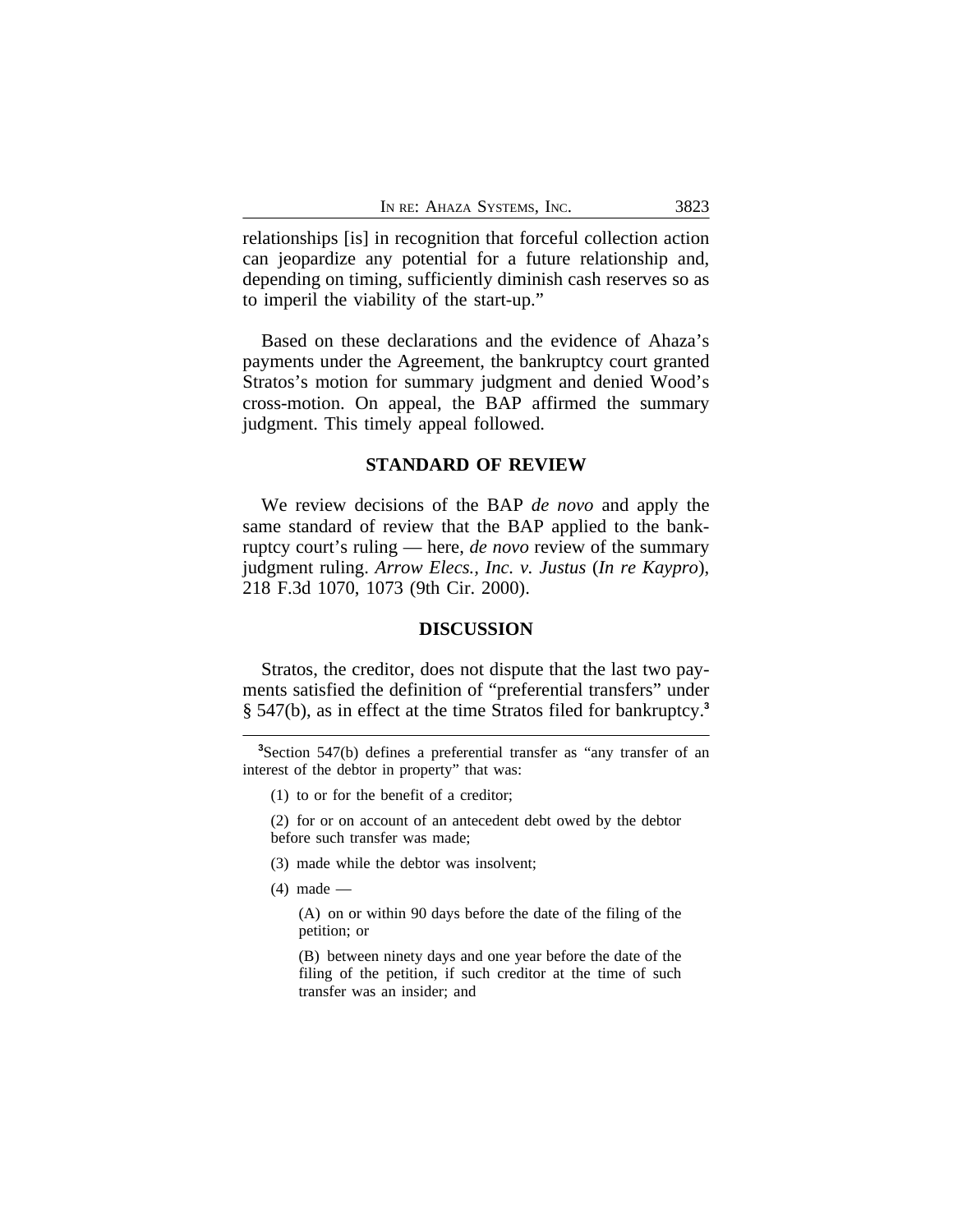It maintains however, that the transfers should not be voided because they fell under the "ordinary course of business" exception to the preferential transfers prohibition.

**[1]** At the time of the litigation in the bankruptcy court, the "ordinary course of business" exception, 11 U.S.C. § 547(c)(2), provided that the trustee may not avoid a transfer under § 547(b)

to the extent that such transfer was —

(A) in payment of a debt incurred by the debtor in the ordinary course of business or financial affairs of the debtor and the transferee;

(B) made in the ordinary course of business or financial affairs of the debtor and the transferee; and

(C) made according to ordinary business terms.**<sup>4</sup>**

(5) that enables such creditor to receive more than such creditor would receive if—

(A) the case were a case under chapter 7 [of the Bankruptcy Code];

(B) the transfer had not been made; and

(C) such creditor received payment of such debt to the extent provided by the provisions of [the Bankruptcy Code].

#### 11 U.S.C. § 547(b) (2000).

**<sup>4</sup>**The 2005 Act maintained the basic requirements for the ordinary course of business exception but expanded the exception by making former § 547(c)(2)(B) (now codified as (A)), and § 547(c)(2)(C) (now codified as (B)) alternative, rather than cumulative, requirements. As amended, § 547(c)(2) now exempts transfers

to the extent that such transfer was in payment of a debt incurred by the debtor in the ordinary course of business or financial affairs of the debtor and the transferee, and such transfer was—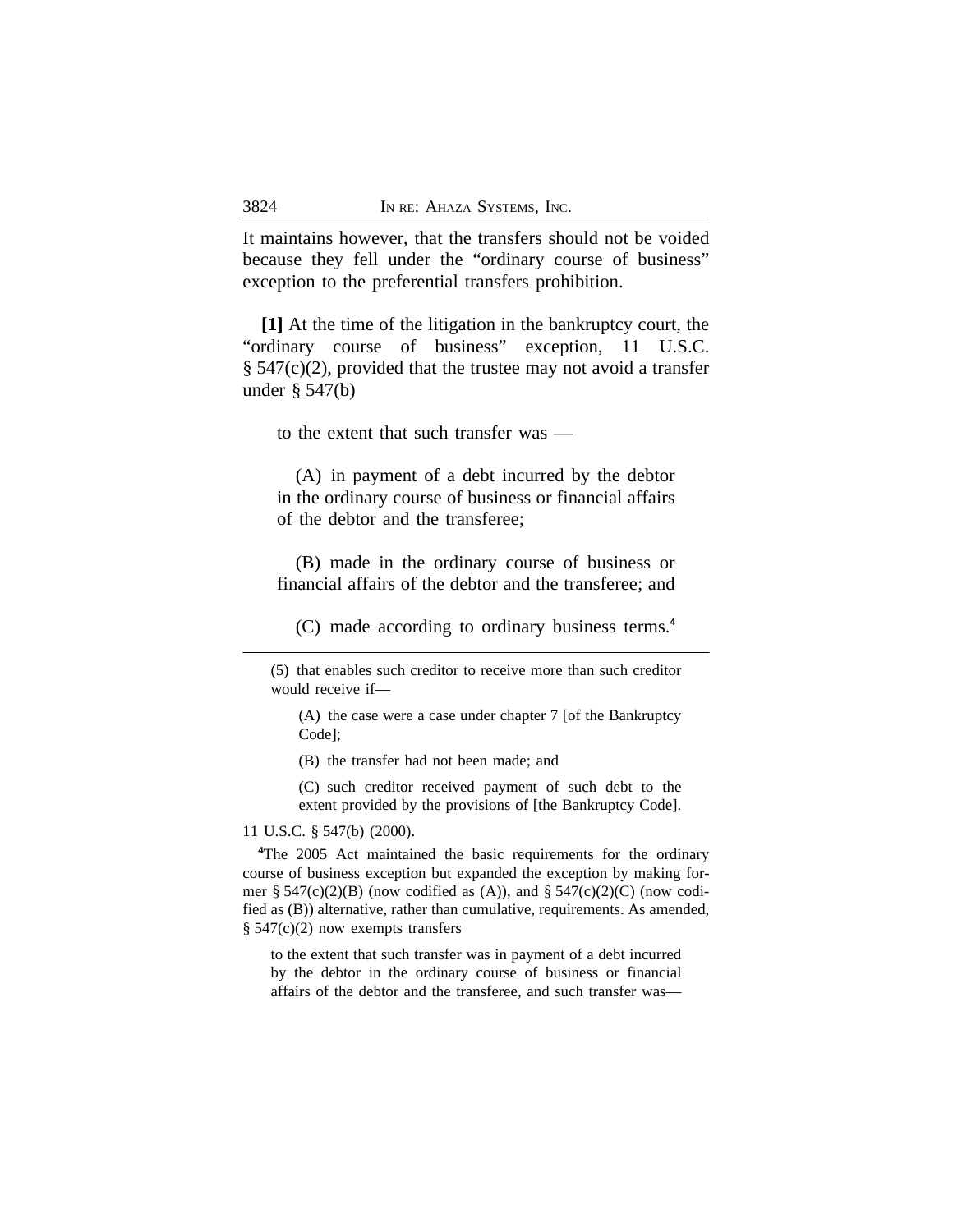The parties agree that the challenged payments fulfill the third requirement,  $\S 547(c)(2)(C)$ , which requires that payments be "made according to ordinary business terms" to qualify for the exemption. *See generally In re Kaypro*, 218 F.3d at 1073-74 (concluding that payments made pursuant to a debt restructuring agreement are not *per se* outside the "ordinary business terms" of an industry). They dispute, however, whether the transfers were "in payment of a debt incurred by the debtor in the ordinary course of business or financial affairs of the debtor and the transferee," 11 U.S.C. § 547(c)(2)(A), or "made in the ordinary course of business or financial affairs of the debtor and the transferee," *id.* at  $$547(c)(2)(B).$ 

**[2]** Although the statutory language does not specifically so provide, we have held previously in cases in which parties have an established course of dealing that  $\S$  547(c)(2)(A) and § 547(c)(2)(B) require that "the debt and its payment are ordinary in relation to past practices between the debtor and this particular creditor." *Mordy v. Chemcarb, Inc. (In re Food Catering & Hous., Inc.)*, 971 F.2d 396, 398 (9th Cir. 1992); *see also Sulmeyer v. Suzuki* (*In re Grand Chevrolet, Inc.*), 25 F.3d 728, 732 (9th Cir. 1994) (quoting *In re Food Catering*

<sup>(</sup>A) made in the ordinary course of business or financial affairs of the debtor and the transferee; or

<sup>(</sup>B) made according to ordinary business terms.

Because of this change, first-time transfers can come within the exception if they meet the "ordinary business terms" requirement, measured by industry practice, even if there is no course of business between the parties. To that degree, the problem we discuss today does not arise under the new amendments. The amendments still require, however, that the "debt" have been incurred "in the ordinary course of business or financial affairs of the debtor and the transferee," so the first-time transaction issue remains pertinent with regard to the origin of the debt. *See generally* Charles J. Tabb, *The Brave New World of Bankruptcy Preferences*, 13 AM. BANKR. INST. L. REV. 425 (2005) (discussing the 2005 revisions to the ordinary course of business exception).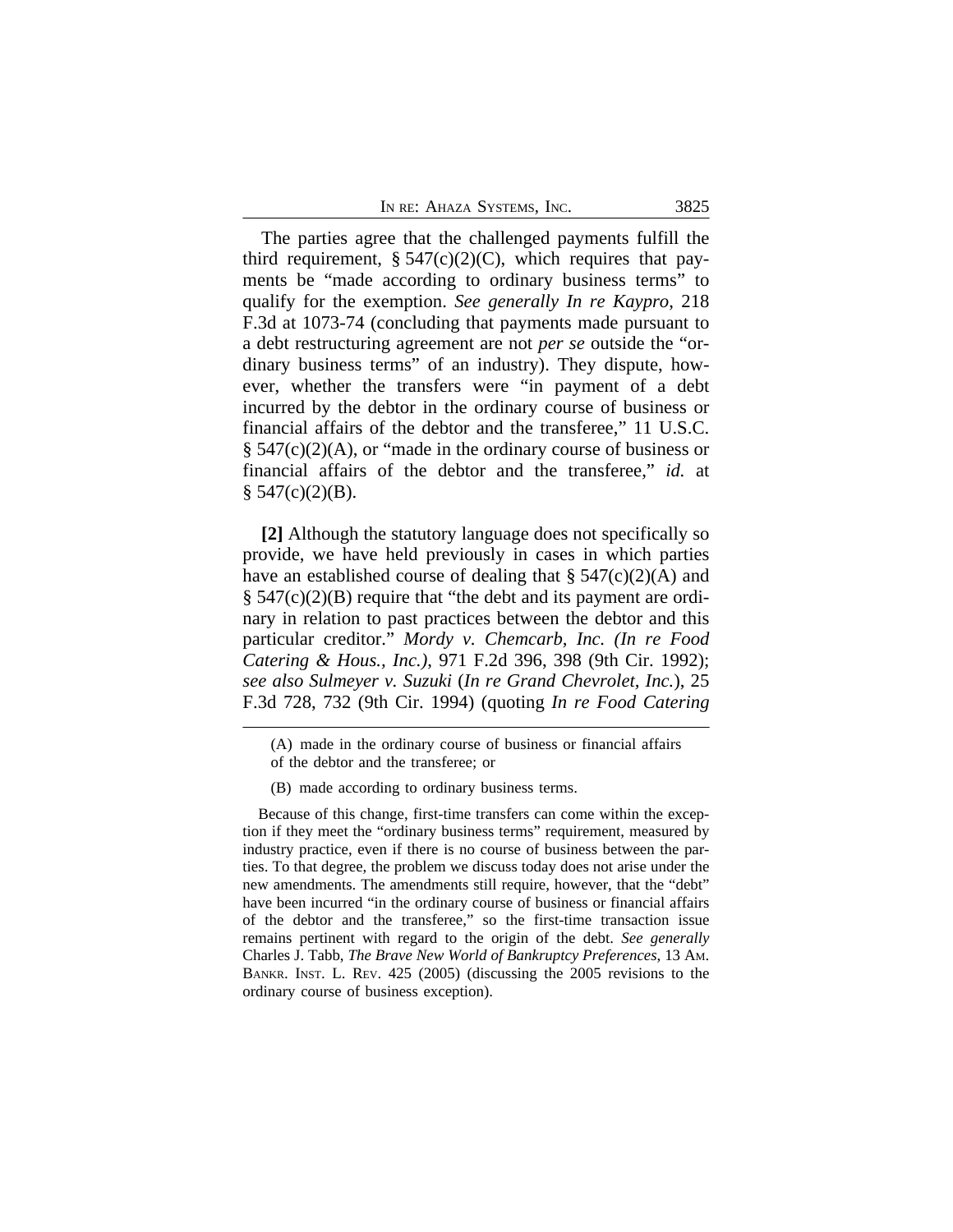*& Hous., Inc*).**<sup>5</sup>** In other words, to determine what is "ordinary" among parties who have interacted repeatedly, we inquire into the pattern of interactions between the *actual* creditor and the *actual* debtor in question, not about what transactions would have been "ordinary" for either party with *other* debtors or creditors.**<sup>6</sup>**

As a consequence, with regard to  $\S 547(c)(2)(B)$ , we evaluate the challenged transfers in light of Ahaza's prior transfers to Stratos. Our task is more difficult with regard to  $\S$  547(c)(2)(A), however, for two reasons: (1) as far as appears in the present record, the debt for services in question is the result of the first transaction between Stratos and Ahaza, and (2) the Agreement between Stratos and Ahaza revised the terms of repayment of the debt. We address today, as a matter of first impression in this circuit, what "ordinary" in §  $547(c)(2)(A)$  means if the debt in question is a first-time transaction between the parties, and what "debt" means when the original agreement between two parties is revised.

# **I. Section 547(c)(2)(A): Ordinary course of business for a first-time debt**

**[3]** Although we have never addressed how § 547(c)(2)(A) applies when the debt in question is a first-time transaction between the parties,<sup>7</sup> the two circuits that have considered the

**<sup>5</sup>***Grand Chevrolet* and *Food Catering* did not have occasion to apply §  $547(c)(2)(A)$ , but both link the §  $547(c)(2)(A)$  inquiry, as well as the  $§ 547(c)(2)(B)$  inquiry, to "past practices."

<sup>&</sup>lt;sup>6</sup>This inquiry has been dubbed the "subjective" inquiry in the case law for reasons that are not clear, as no inquiry into the parties' state of mind is involved. *See, e.g., Lawson v. Ford Motor Co. (In re Roblin Indus., Inc.)*, 78 F.3d 30, 43 (2d Cir. 1996); *In re Midway Airlines, Inc.*, 69 F.3d 792, 797-98 (7th Cir. 1995).

**<sup>7</sup>**We have discussed the "past practices" test in two cases: *Grand Chevrolet* and *Food Catering.* Both cases involved situations in which there was a history of transactions between the parties, and neither case consid-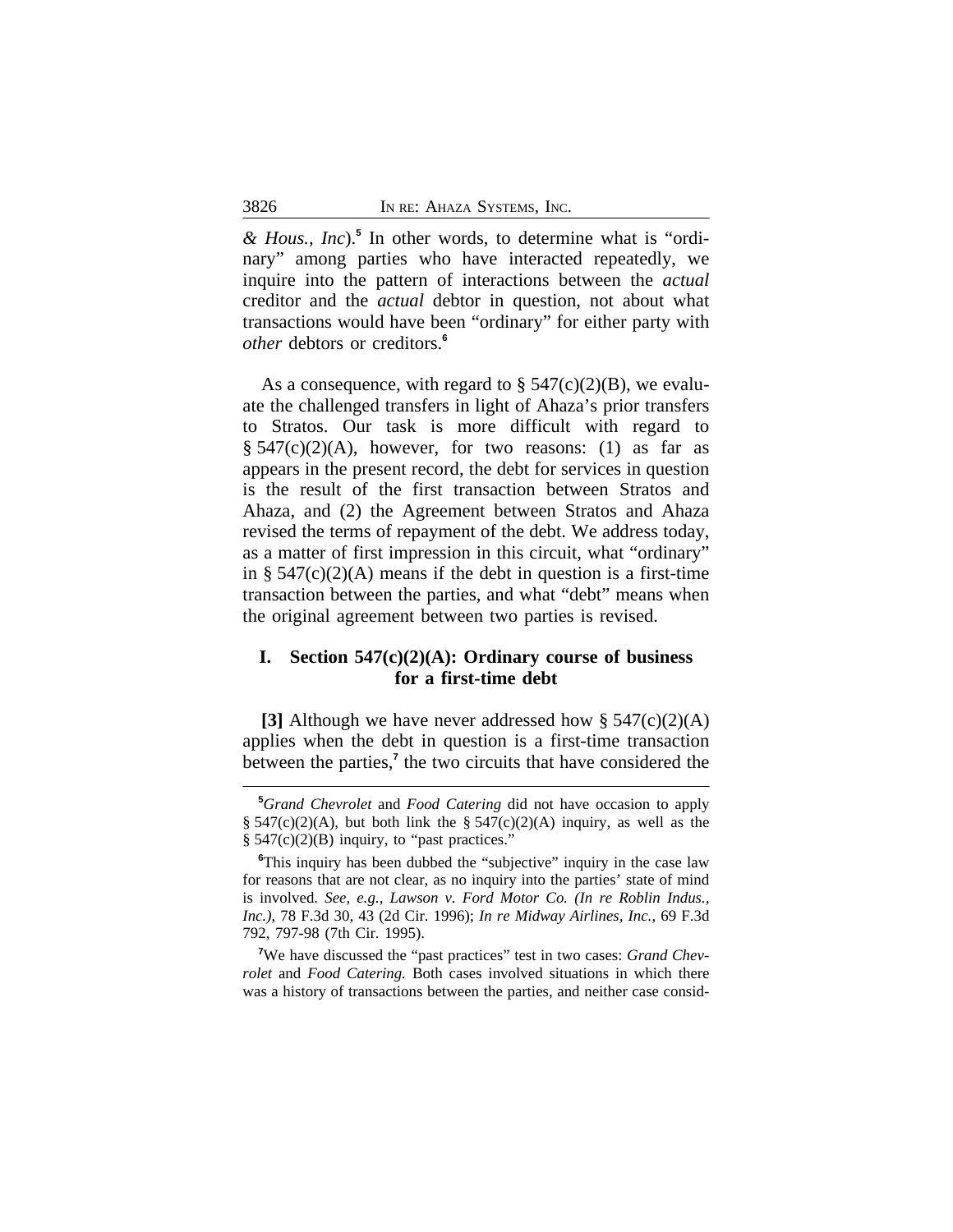issue, the Sixth and Seventh Circuits, have held that issuance of debt "can be in the ordinary course of financial affairs even if it is the first such transaction undertaken by the [parties]." *Gosch v. Burns (In re Finn)*, 909 F.2d 903, 908 (6th Cir. 1990); *see also Kleven v. Household Bank F.S.B.*, 334 F.3d 638, 642 (7th Cir. 2003) ("[O]ther courts have [addressed the 'first-time' issue] with mixed results, although most side with the view that a first-time transaction is not per se ineligible for protection from avoidance under § 547(c)(2).") (citing *In re Finn* and several bankruptcy and district courts).

**[4]** We agree that first-time transactions may satisfy the requirements of § 547(c)(2)(A). "Obviously every borrower who does something in the ordinary course of her affairs must, at some point, have done it for the first time." *In re Finn*, 909 F.2d at 908. With the "ordinary course of business" exception, Congress aimed not to protect well-established financial relations, but rather to "leave undisturbed *normal* financial relations, because [the exception] does not detract from the general policy of the preference section to discourage unusual action by either the debtor or his creditors during the debtor's slide into bankruptcy." *Union Bank v. Wolas*, 502 U.S. 151, 160 (1991) (quoting H.R. REP. NO. 95-595, at 373 (1977)) (emphasis added). Together with the rule against preferential transfers, the ordinary course of business exception "deter[s] the 'race to the courthouse' and enabl[es] the struggling debtor to continue operating its business." *Id.* at 161. This animating policy concern is not erased simply because a

ered what is "ordinary" when there was no history of "past practices" or, for that matter, explained why "past practices" are generally a useful reference. We are therefore free to consider now what test is appropriate when no past practices exist. *See In re Grand Chevrolet*, 25 F.3d at 732; *In re Food Catering & Hous.*, *Inc.,* 971 F. 2d at 398; *see generally Hart v. Massanari,* 266 F.3d 1155, 1170 (9th Cir. 2001) ("In determining whether it is bound by an earlier decision, a court considers not merely the reason and spirit of cases but also . . . the facts giving rise to the dispute. . . ." (citations omitted)).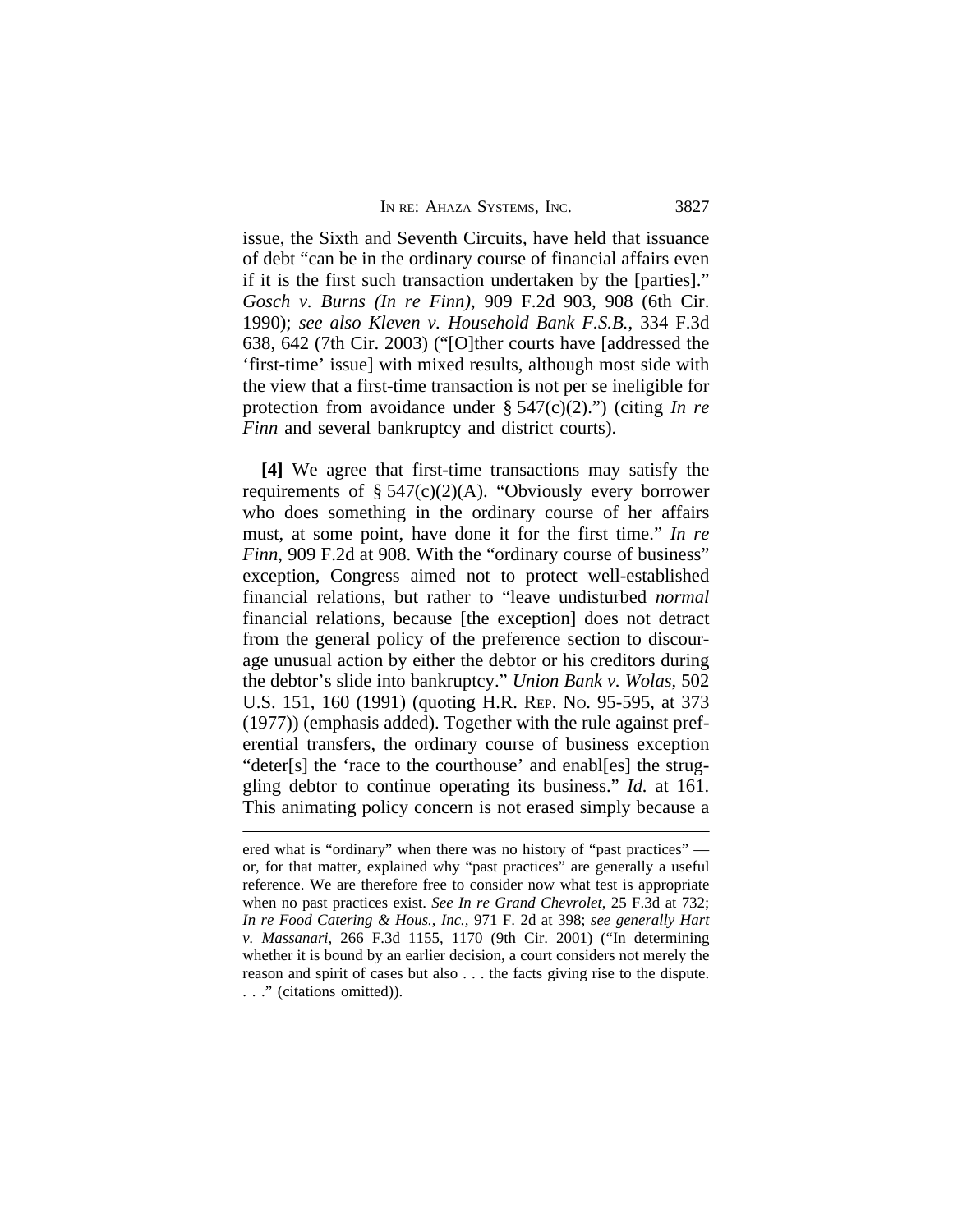debt is the parties' first transaction. Thus, as the BAP observed, "[i]t would be inconsistent with the purpose of the section for Stratos to be prevented from receiving the benefit of the ordinary course of business exception" for otherwise routine transactions simply because Stratos never previously entered into a transaction with Ahaza.

Having held first-time debts eligible for the exception, we now must determine the criteria for deciding when a debt is incurred "in the ordinary course of business," albeit for the first time between the parties. Other courts' decisions point to several options. Through citation to *Huffman v. New Jersey Steel Corp.* (*In re Valley Steel Corp.*), 182 B.R. 728, 735 (Bank.W.D. Va. 1995), which relied upon *Finn*, the BAP in this case adopted the Sixth Circuit's position: When applied to new transactions,  $\S 547(c)(2)(A)$  requires an inquiry into whether "the transaction would . . . be out of the ordinary for a person in the borrower's position." *In re Finn*, 909 F.2d at 908. Discussing a debt and its related transfers, the Seventh Circuit concluded that "[i]n some instances . . . the ordinary course of business may be established by the terms of the parties' agreement [regarding issuance of debt], until that agreement is somehow or other modified by actual performance." *Kleven*, 334 F.3d at 643 (regarding tax refund anticipation loans). Regarding first-time transfers under  $\S$  547(c)(2)(B), one bankruptcy court listed several additional relevant factors. The court concluded,

When there are no prior transactions with which to compare, the court may analyze other indicia, including whether the transaction is out of the ordinary for a person in the debtor's position, or whether the debtor complied with the terms of the contractual arrangement, generally looking to the conduct of the parties, or to the parties' ordinary course of dealing in other business transactions.

*Meeks v. Harrah's Tunica Corp.* (*In re Armstrong*), 231 B.R. 723, 731 (Bankr. E. D. Ark. 1999) (citations omitted). The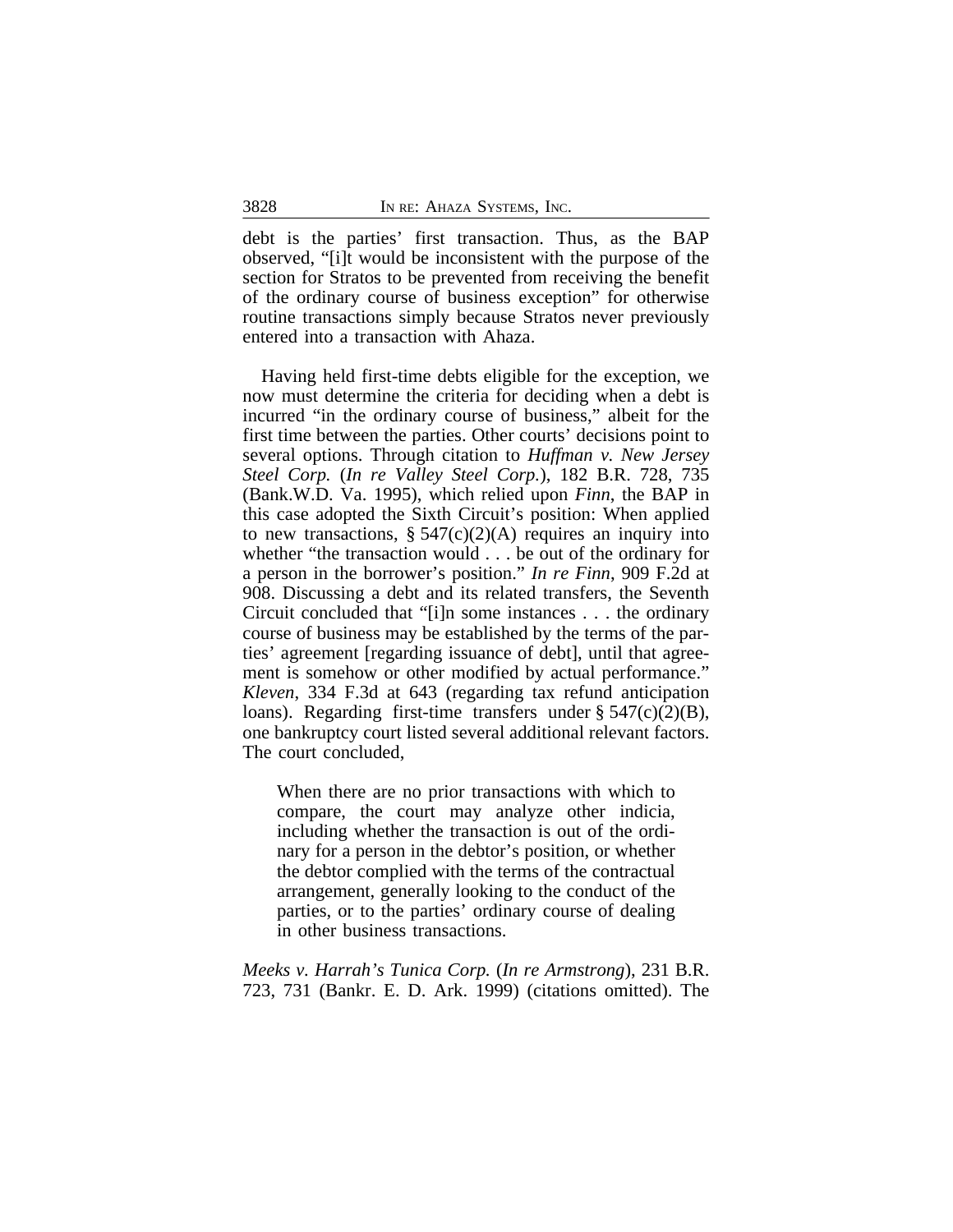factors listed by the Arkansas bankruptcy court are similar to those we have used to evaluate non-first-time transfers under § 547(c)(2)(B). *See In re Grand Chevrolet*, 25 F.3d at 732.

**[5]** We agree with the thrust of all three analyses that, when we have no past debt between the parties with which to compare the challenged one, the instant debt should be compared to the debt agreements into which we would expect the debtor and creditor to enter as part of their ordinary business operations. Consistent with *Food Catering*, however, this analysis should be as specific to the actual parties as possible. Thus, we hold that to fulfill  $\S$  547(c)(2)(A), a first-time debt must be ordinary in relation to this debtor's and this creditor's past practices when dealing with other, similarly situated parties. Only if a party has never engaged in similar transactions would we consider more generally whether the debt is similar to what we would expect of similarly situated parties, where the debtor is not sliding into bankruptcy. *See Union Bank*, 502 U.S. at 160 (distinguishing the "normal financial relations" protected by  $\S 547(c)(2)$  from "unusual action by either the debtor or his creditors during the debtor's slide into bankruptcy"). In this latter instance, the fact that a debt is the first of its kind for a party will be relevant but not dispositive.

Wood maintains that referencing similar third-party transactions — or, in their absence, expected practice of similarly situated parties — collapses  $\S 547(c)(2)(A)$  into  $\S$  547(c)(2)(C), under which we always assess "ordinary" by reference to "prevailing business standards," *In re Food Catering & Hous., Inc.*, 971 F.2d at 398, in the relevant industry, *see In re Kaypro*, 218 F.3d at 1074. We disagree. Although the inquiries may overlap in the case of first-time transactions, they remain distinct. As we apply it today, § 547(c)(2)(A) still reflects the actual parties' practices insofar as that is possible and focuses on the issuance of debt itself, while  $\S 547(c)(2)(C)$  focuses on the terms of the challenged transfers and reflects "the *broad range* of terms that encompasses the practices employed by [similarly situated]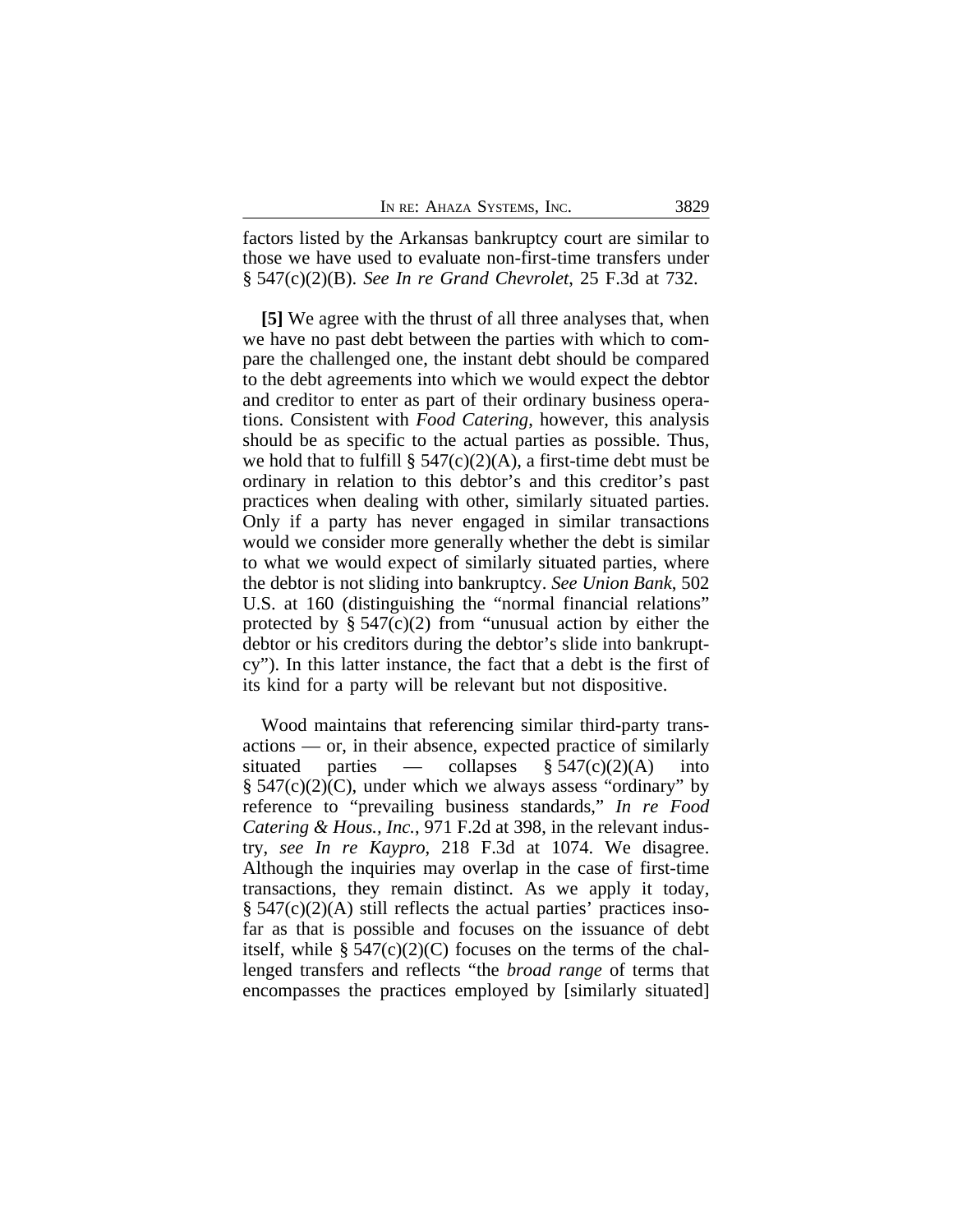debtors and creditors, including terms that are ordinary for those under financial distress." *Ganis Credit Corp. v. Anderson* (*In re Jan Weilert RV, Inc.*), 315 F.3d 1192, 1198 (9th Cir.), *amended by* 326 F.3d 1028 (9th Cir. 2003) (citing *In re Kaypro*, 218 F.3d at 1074).

# **II. Section 547(c)(2)(A): Relevant debt when a revision of an original agreement is involved**

**[6]** Underlying the parties' dispute in this case is a second legal question: When the payment agreement between two parties has been revised or restructured, what is the "debt" to be considered under  $\S 547(c)(2)(A)$ ? In awarding summary judgment to Stratos, the BAP addressed both the Agreement and the original transaction between Stratos and Ahaza. Wood represented at oral argument on appeal, however, that the only relevant debt was the Agreement. We believe the BAP's approach makes more sense, insofar as the original transaction that gave rise to the Agreement would otherwise be defined as "debt." **8**

In two separate contexts, we have found that both restructuring agreements and pre-restructuring debts are relevant to the prohibition on preferential transfers. On the one hand, in considering whether a challenged transfer satisfied § 547(c)  $(2)(C)$ , we have treated a restructuring agreement as relevant to the "ordinariness" of the terms of the disputed transfers. *In re Kaypro*, 218 F.3d at 1074. On the other hand, when we have considered whether a debt is "antecedent" to challenged transfers — thereby contributing to the prima facie case for a preferential transfer — we have linked transfers to the original agreement between the parties, rather than to any later transaction that changes or nullifies that agreement. *Futoran v. Rush* (*In re Futoran*), 76 F.3d 265 (9th Cir. 1996), considered a husband's transfer in exchange for cancellation of a

<sup>&</sup>lt;sup>8</sup>As we discuss later, there are no facts in the record about the pre-Agreement relationship between Stratos and Ahaza.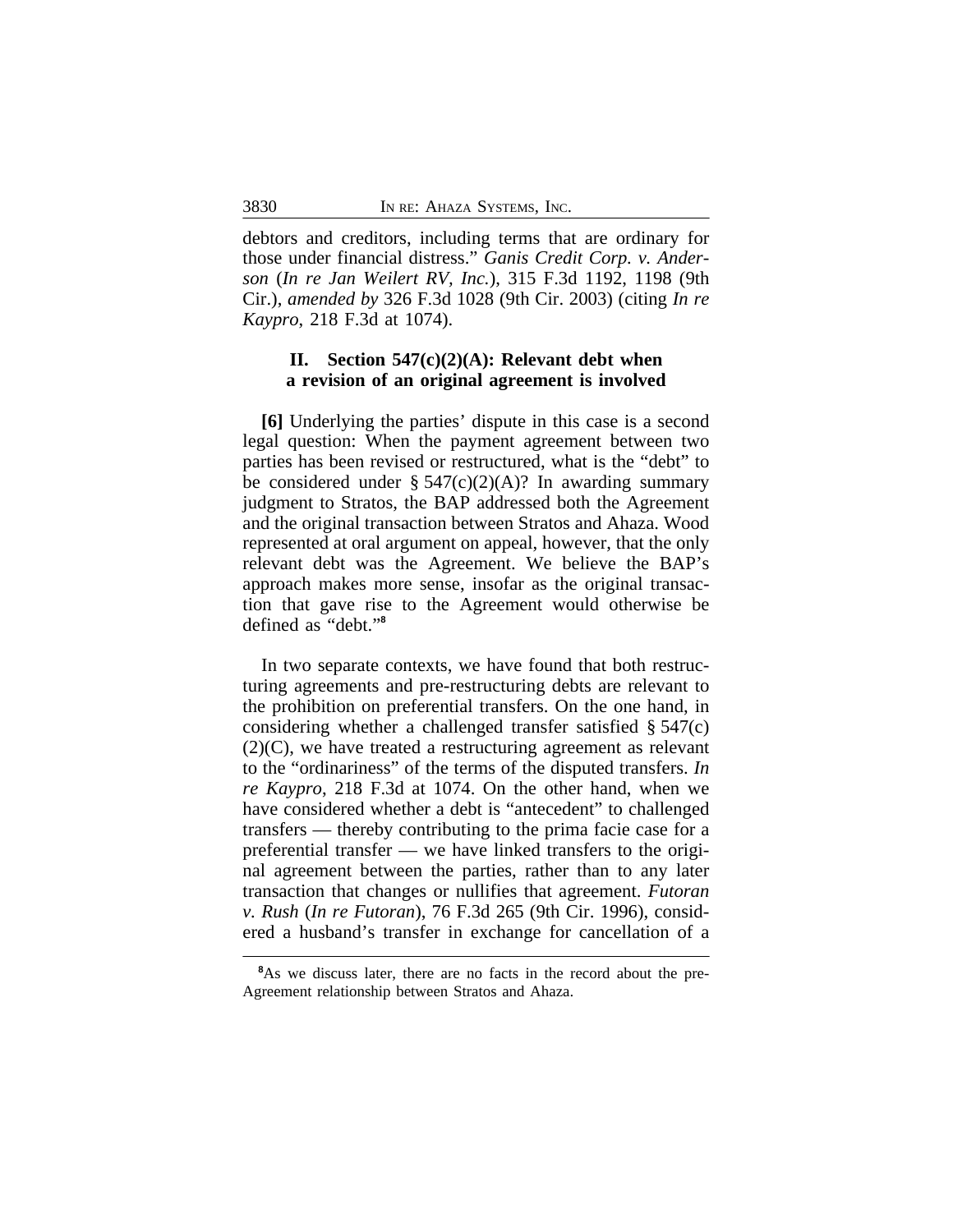marital support agreement. We concluded that the transfer was made pursuant to the original marital support agreement by analogizing to the installment loan context, in which "debt is incurred when the loan is made and not when the payments become due." *Id.* at 267. In discussing whether a debt is antecedent to challenged payments, the Fifth Circuit has concluded even more explicitly that payments made as part of a settlement agreement were made pursuant to the preagreement arrangement, rather than pursuant to the settlement agreement itself. *See Baker Hughes Oilfield Operations, Inc. v. Cage* (*In re Ramba, Inc.*), 416 F.3d 394, 398-99 (5th Cir. 2005) (concluding that the relevant debt for a payment made to stave off an involuntary bankruptcy petition was created by the receipt of goods, not the later settlement agreement); *Southmark Corp. v. Schulte Roth & Zabel* (*In re Southmark Corp.*), 88 F.3d. 311, 318 (5th Cir. 1996) (concluding that a debt for costs and attorneys' fees associated with a legal dispute arose when demand was made, not when a settlement agreement was reached).

**[7]** A broad understanding of "debt," encompassing both the original and the revised agreement, is consistent with the Bankruptcy Code, which defines debt as a "liability on a claim," 11 U.S.C. § 101(12), and defines claim broadly to include "right[s] to payment, whether or not . . . reduced to judgment, liquidated, unliquidated, fixed, contingent, matured, unmatured, disputed,[or] undisputed," *id*. § 101(5)(A). Moreover, it would be inconsistent with the purpose of the ordinary course of business exception to exclude either the Agreement or the underlying transaction from our consideration. Our goal is to determine whether the payments made by Ahaza to Stratos were routine. We cannot make this determination by evaluating only a portion of the relationship that resulted in the challenged transfers.**<sup>9</sup>**

<sup>&</sup>lt;sup>9</sup>We do not suggest today any change or clarification of our law regarding whether a debt is antecedent to challenged transactions.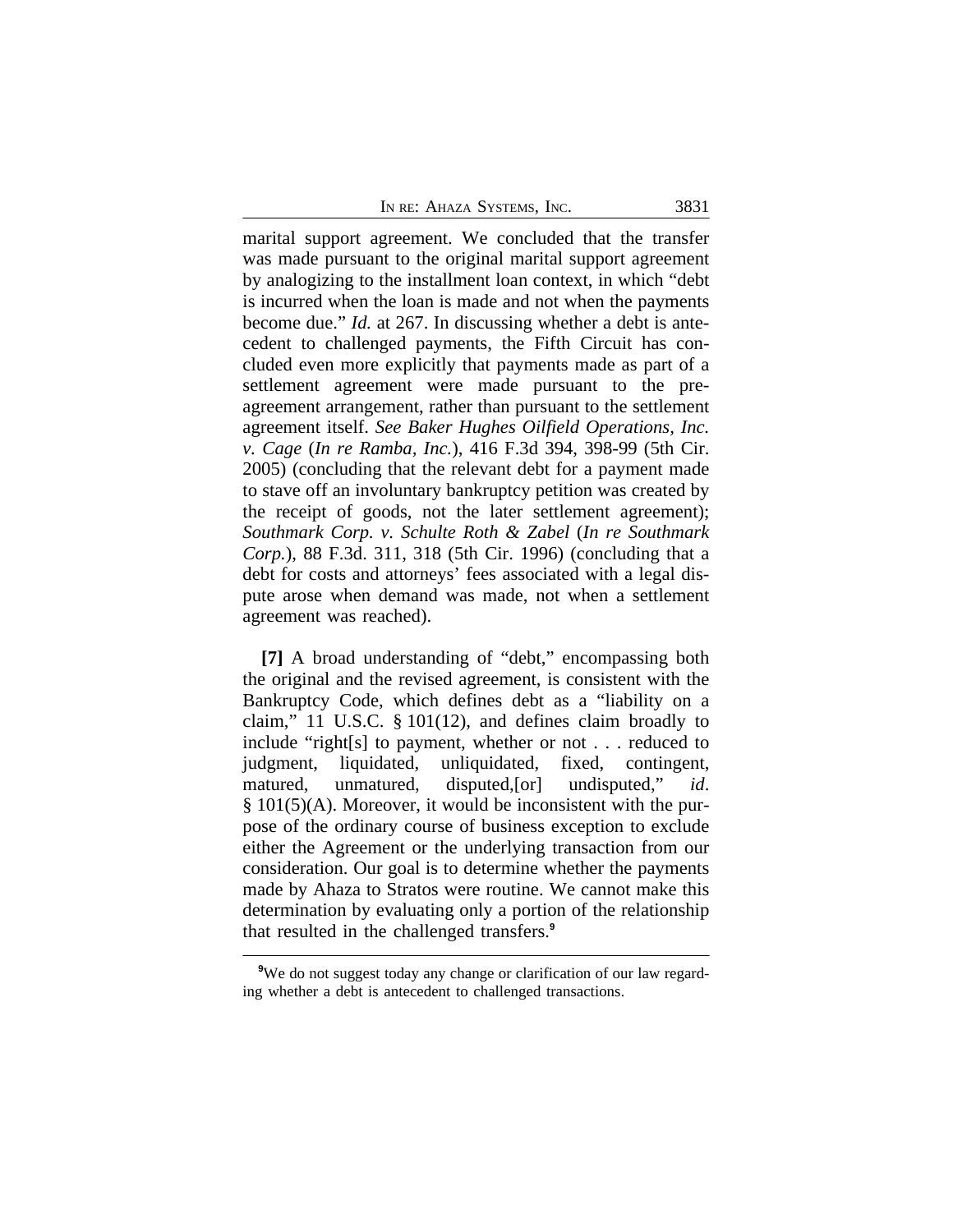**[8]** Thus, we hold that both the pre-Agreement arrangement between Ahaza and Stratos and the Agreement itself are relevant to  $\S$  547(a)(2)(A). To the extent that it would otherwise be considered a debt antecedent to the challenged payments, the pre-Agreement arrangement must be considered under this provision. The Agreement is relevant to the extent that it further elucidated or changed Ahaza's liability to Stratos.**<sup>10</sup>**

## **III. Summary judgment**

**[9]** With these clarifications of the law, we turn to the facts. We previously have determined that whether a transfer was "made according to ordinary business terms,"  $\S$  547(c)(2)(C), "is a question of fact that depends on the nature of industry practice. . . . [and] is appropriately left to the bankruptcy court," *In re Kaypro*, 218 F.3d at 1073-74 (citations omitted). Because §  $547(c)(2)(A)$  and §  $547(c)(2)(B)$ , in the context of first-time transactions, involve considerations similar to those under §  $547(c)(2)(C)$ , we hold that whether a debt or transfer was made "in the ordinary course of business or financial affairs of the debtor and the transferee,"  $\S$ § 547(c)(2)(A), (B), is also a question of fact.

Summary judgment is appropriate when "there is no genuine issue as to any material fact and . . . the moving party is entitled to a judgment as a matter of law." FED. R. CIV. P. 56(c). "A factual dispute is genuine only if a reasonable trier of fact could find in favor of the nonmoving party. A mere scintilla of evidence supporting [a nonmovant's] position is insufficient to withstand summary judgment." *Galen v. County of L.A.*, 468 F.3d 563, 568 (9th Cir. 2006) (citations and quotation omitted). Where evidence "is so one-sided that one party must prevail as a matter of law, a trial is unneces-

**<sup>10</sup>**The Agreement — and the threat of litigation of litigation that preceded it — may also be relevant to §  $547(c)(2)(B)$  as evidence of whether Stratos's efforts to collect the challenged payments support the conclusion that the particular transfers were made in the ordinary course of business.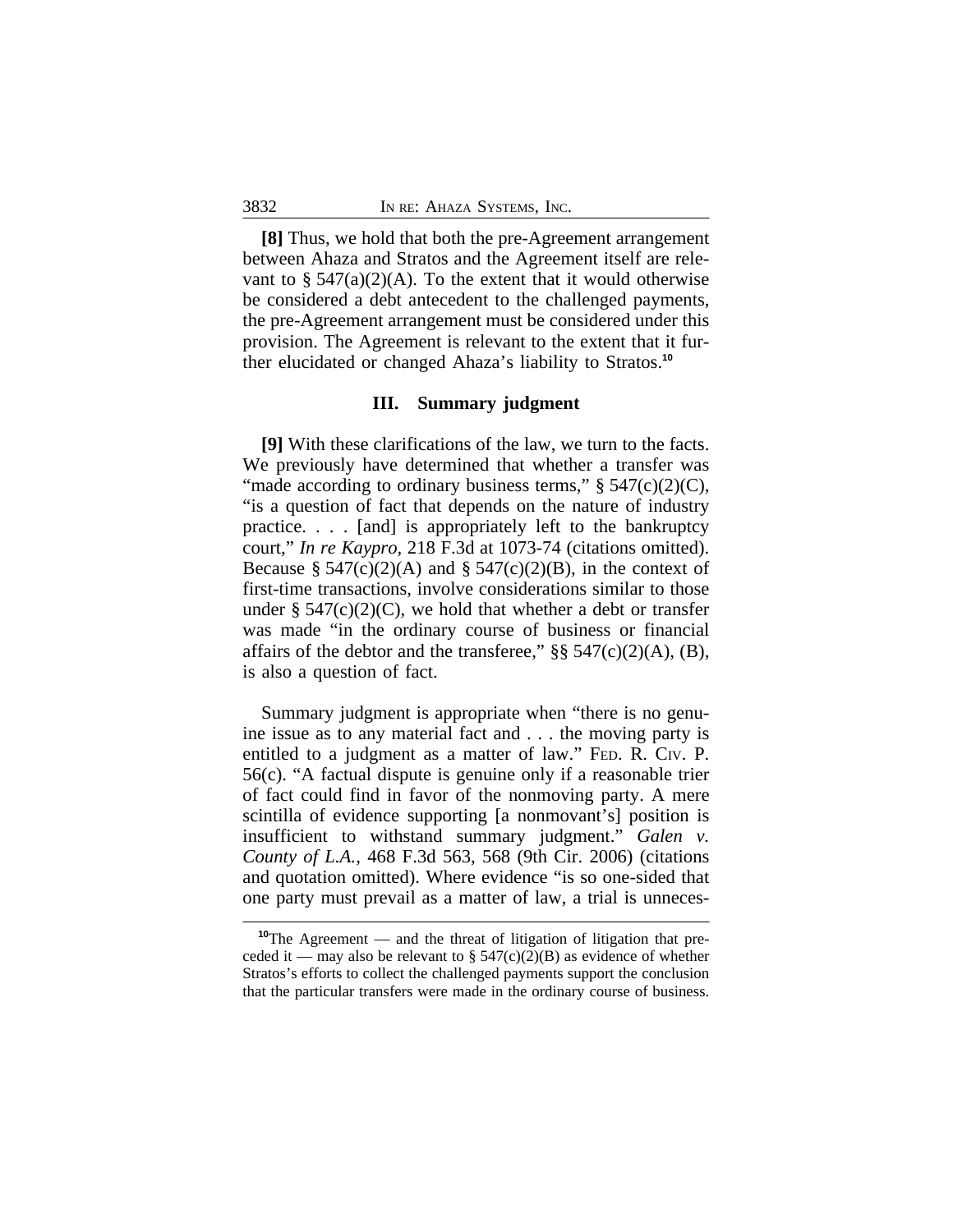sary." *State Farm Fire & Cas. Co. v. Otto*, 106 F.3d 279, 283 (9th Cir. 1997) (quotation marks omitted) (quoting *Anderson v. Liberty Lobby, Inc.*, 477 U.S. 242, 251-52 (1986)). We conclude that summary judgment was not appropriate for either party with regard to  $\S$  547(c)(2)(A) or  $\S$  547(c)(2)(B).

**[10]** With regard to § 547(c)(2)(A), the BAP concluded that "the underlying debt was incurred under normal circumstances, as debtor originally owed Stratos money under a product design and development agreement." To the contrary, we find no facts in this record about the nature of the original agreement between Ahaza and Stratos, and nothing that would signal whether the debt was arms-length, routine, and ordinary, or otherwise. Although Stratos's two declarations discuss the company's and industry's practice with "startups," nothing in the record shows whether or not Ahaza resembled the start-ups discussed in the declarations. Similarly, although the Curneen declaration lists litigation as one means of revising its payment agreements, the declaration does not establish that the Agreement, entered into under threat of litigation, was in that respect entered into in the ordinary course of business. *Cf. Energy Coop., Inc. v. Socap Int'l, Ltd. (In re Energy Cooperative)*, 832 F.2d 997, 1004-05 (7th Cir. 1987) (holding that "a one-time payment to settle a breach of contract claim" was "not part of any recurring, customary trade transactions"); *Richardson v. Phila. Hous. Auth. (In re Richardson)*, 94 B.R. 56, 60-61 (Bankr. E.D. Pa. 1988). Stratos, which bears the burden of proof to establish qualification for the ordinary course exception, *In re Grand Chevrolet, Inc.*, 25 F.3d at 732, thus did not meet its burden on the present summary judgment record.

**[11]** We will not decide at this juncture, however, whether or not the evidence is so "one-sided" as to warrant summary judgment on the § 547(c)(2)(A) issue in favor of Wood. *See State Farm Fire and Cas. Co.*, 106 F.3d at 283. We articulate today a new legal standard for evaluating first-time debts under  $\S$  547(a)(2)(A), and clarify what qualifies as "debt"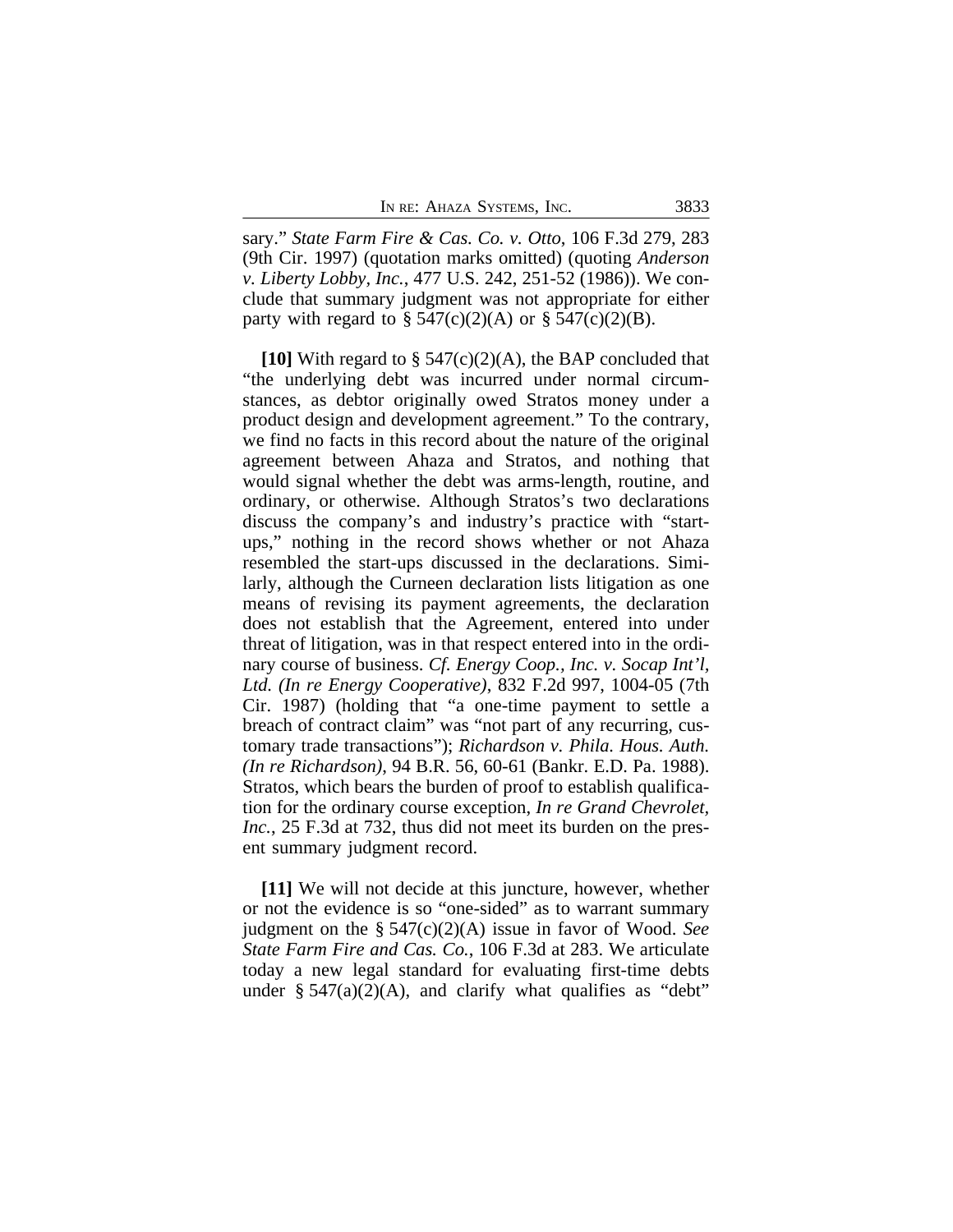under the provision. We therefore remand for further proceedings to ensure that both parties have adequate opportunity to develop the appropriate record evidence. *See generally Playboy Enters., Inc. v. Netscape Commc'ns Corp.*, 354 F.3d 1020, 1033 (9th Cir. 2004) (remanding case arising on summary judgment after the Supreme Court clarified the relevant standard); *Erickson v. United States*, 976 F.2d 1299, 1302 (9th Cir. 1992) (remanding a summary judgment appeal after we clarified the burden of proof on the relevant standard).

**[12]** Summary judgment is equally inappropriate with regard to  $\S$  547(c)(2)(B), which requires a determination of whether the challenged payments themselves were ordinary. Although more informative than the record regarding the underlying debt, the evidence regarding Ahaza's payments to Stratos is insufficient to support summary judgment for either party.

When, as here, there is a history of payments among the parties,

[a]mong the factors courts consider in determining whether transfers are ordinary in relation to past practices are: 1) the length of time the parties were engaged in the transactions at issue; 2) whether the amount or form of tender differed from past practices; 3) whether the debtor or creditor engaged in any unusual collection or payment activity; and, 4) whether the creditor took advantage of the debtor's deteriorating financial condition.

*In re Grand Chevrolet, Inc.*, 25 F.3d at 732.

The BAP evaluated the available evidence in light of the *Grand Chevrolet* factors and noted that "it is difficult to determine whether the challenged payments were within the ordinary course of business between Ahaza and Stratos." It nonetheless affirmed summary judgment to Stratos on this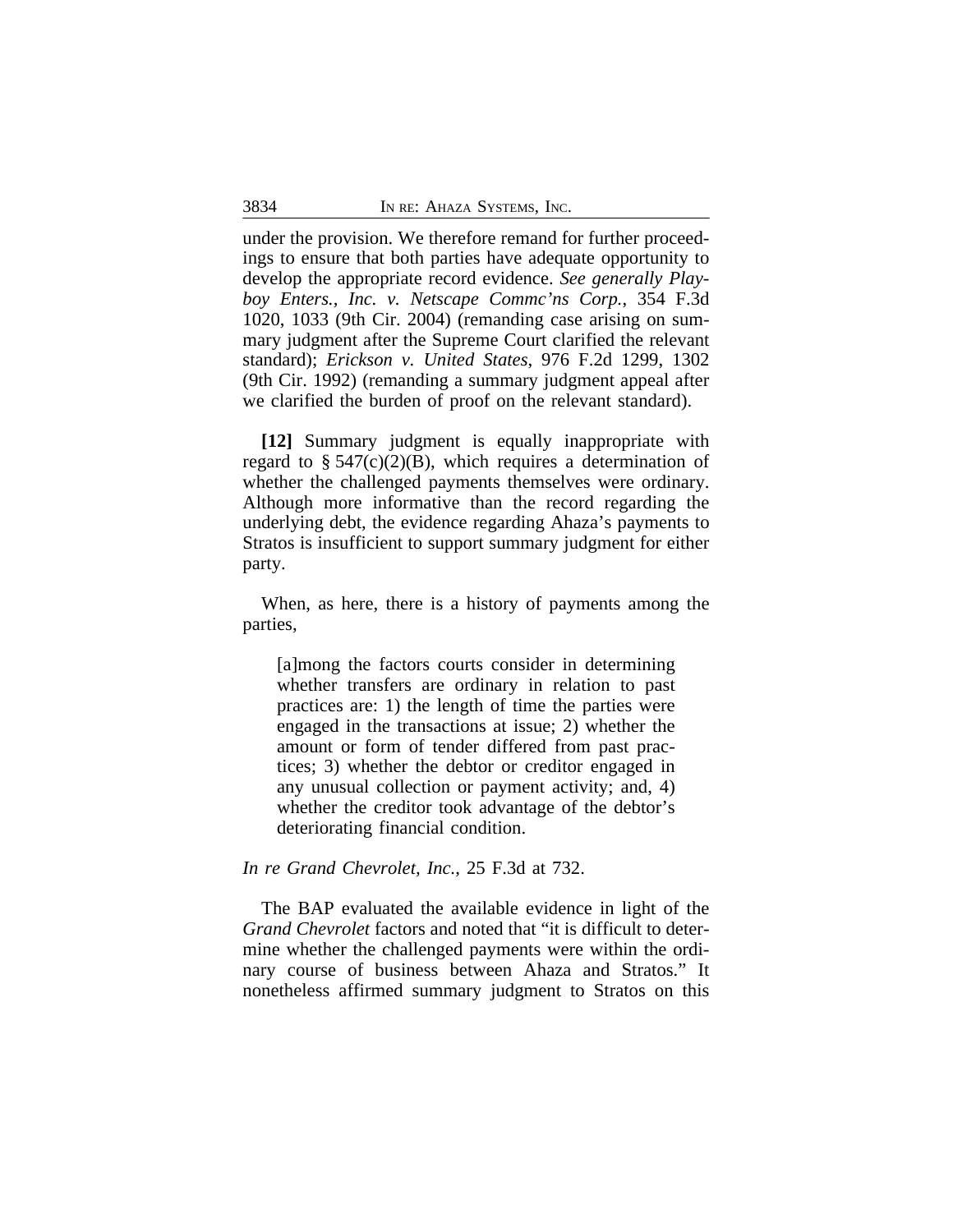issue, holding that although the challenged payments were unusual because they were made a bit later than most of the previous ones, the payments were ordinary because (1) the amount and form of tender stayed constant over the course of payments under the Agreement; and (2) there is no evidence of unusual collection activity or other circumstances indicating that Stratos was taking advantage of Ahaza's deteriorating condition. In so finding, the BAP necessarily held that Stratos met its burden of proving the exception by a preponderance of the evidence, *see In re Grand Chevrolet, Inc.*, 25 F.3d at 732, and that evidence of the payments' lateness was not sufficient — as a matter of law — to defeat invocation of the "ordinary course of business exception."

We agree with the BAP that a reasonable trier of fact could find in favor of Stratos and that summary judgment for Wood on this point is therefore inappropriate. But given the factspecific nature of the inquiry and the lack of a precise formula concerning how the four *Grand Chevrolet* factors — or other factors — should be combined, we cannot agree that summary judgment for Stratos was appropriate. We conclude instead that a reasonable trier of fact could, on the present record, find in favor of Wood on the  $\S$  547(c)(2)(B) issue for two reasons.

First, "[d]elay is particularly relevant in taking a payment outside the ordinary course of business exception." *In re Food Catering & Hous., Inc.*, 971 F.3d at 398. The challenged payments cleared sixteen and twenty days after the payments were due, less time after their respective due dates than two prior payments under the Agreement. Still, the two challenged checks were *written* thirteen and seventeen days after the due dates, later than all seven other post-Agreement checks, except for the immediately prior one. *See generally Matter of Tolona Pizza Prods. Corp.,* 3 F.3d 1029, 1032 (7th Cir. 1993) (stating that a creditor seeking an ordinary course of business exception must show that payments "conform to the norm established by the debtor and the creditor in the period before, *preferably well before*, the preference period" (emphasis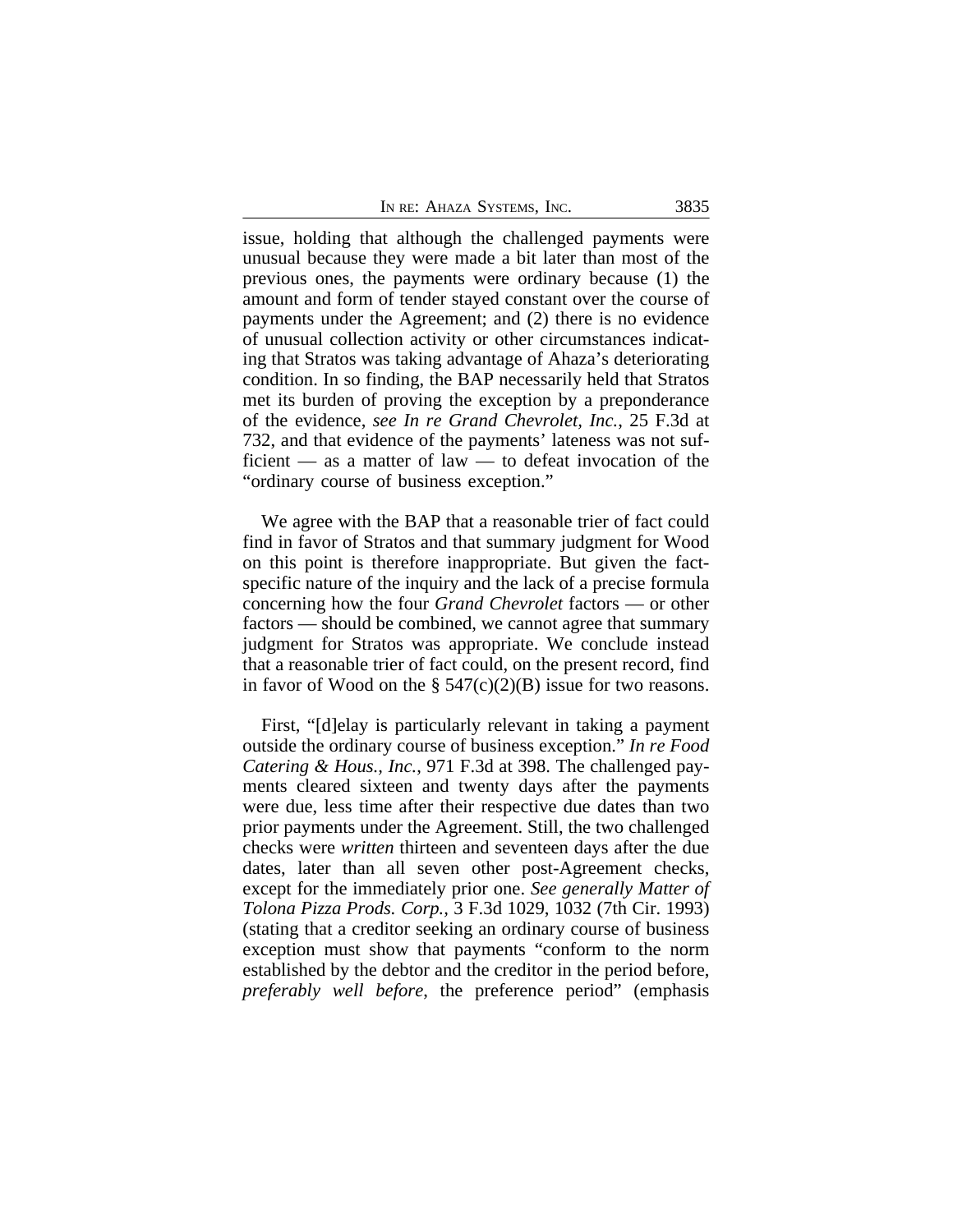added)). Nothing in the record explains why some checks cleared later than others, or whether the clearance delay was the fault of Ahaza or its bank. The present record thus does not sufficiently flesh out the significance or intricacies of the delay to permit a determination of the impact of this factor.

The record also does not establish other indicators of the prior course of business between Stratos and Ahaza adequately enough to permit summary judgment in Stratos's favor. There is no evidence in the record of the timeliness of Ahaza's pre-Agreement payments, or of Stratos's pre- or post-Agreement payment demands. *Cf. Bell Flavors & Fragrances, Inc. v. Andrew* (*In re Loretto Winery, Ltd.*), 107 B.R. 707, 710 (B.A.P. 9th Cir. 1989) (concluding that § 547(a)(2)(C) was not satisfied when "[t]he record of prior conduct of the debtor and transferee is so random and haphazard that it yields no reasonable, ascertainable boundaries"). Furthermore, the record does not establish whether the threat of litigation overshadowing the Agreement payments was routine for Stratos.

**[13]** Consequently, on this point, we affirm the BAP's ruling on Wood's motion, reverse its ruling on Stratos's motion, and remand for further proceedings. *See generally In re Kaypro*, 218 F.3d at 1074-76 (remanding case for trial on "ordinary course of business" exception, when the relevant evidence included only the creditor's declaration and the debtor's deposition regarding their usual business practices, and the trustee's allegations of "unusual collection efforts . . . , lateness of payments under the notes, and an inadequate showing of a continuing business relationship with the debt $or$ ").

## **CONCLUSION**

For the foregoing reasons, summary judgment is inappropriate for either party in this case. **AFFIRMED in part, REVERSED and REMANDED in part.**